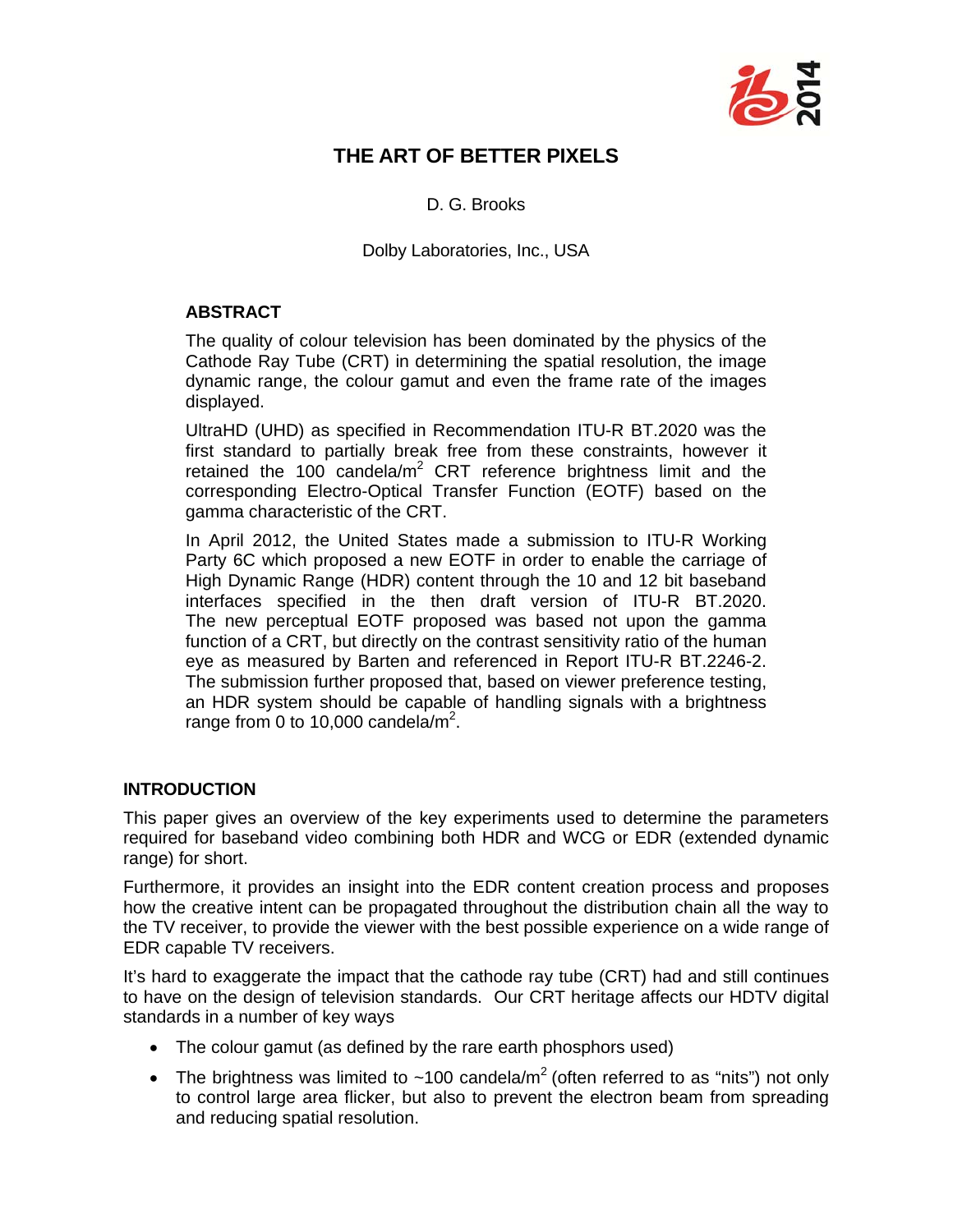

# **LOOKING TO THE FUTURE**

There are 3 fundamental ways to improve moving image quality

- $\bullet$  Increase spatial resolution more pixels
- $\bullet$  Increase the frame rate faster pixels
- Increase the capability of each pixel to represent more colours and increased dynamic range – better pixels.

The ITU-R UHDTV Recommendation BT.2020 (1) published in August 2012 offered both more and faster pixels with an increased colour gamut, but did not consider the need for pixels with an increased dynamic range and brightness.

This vestige of the CRT lives on despite the increasing interest in High Dynamic range systems in still photography.

# **What dynamic range is required for Entertainment content?**

Dolby developed the experimental display shown in Figure 1 to answer this question. This display consists of a digital cinema projector pointed at a 23" monochrome LCD panel. The digital projector image and the LCD panel are dual modulated to create a display capable of a black level of 0.004nits and a peak white level of 20,000nits.

Tests were performed to find out the preferred viewer experience for

- Black level
- Diffuse White level
- Highlight level

Content was carefully chosen to ensure that the image contrast ratio did not change while testing with average luminance level and largely achromatic





images were used to avoid viewer preferences for more contrasty or colourful images.

The full details of this experiment can be found in the papers published by Daly et al. (2) Daly et al. (3) and Daly, Kunkel and Farrell (4)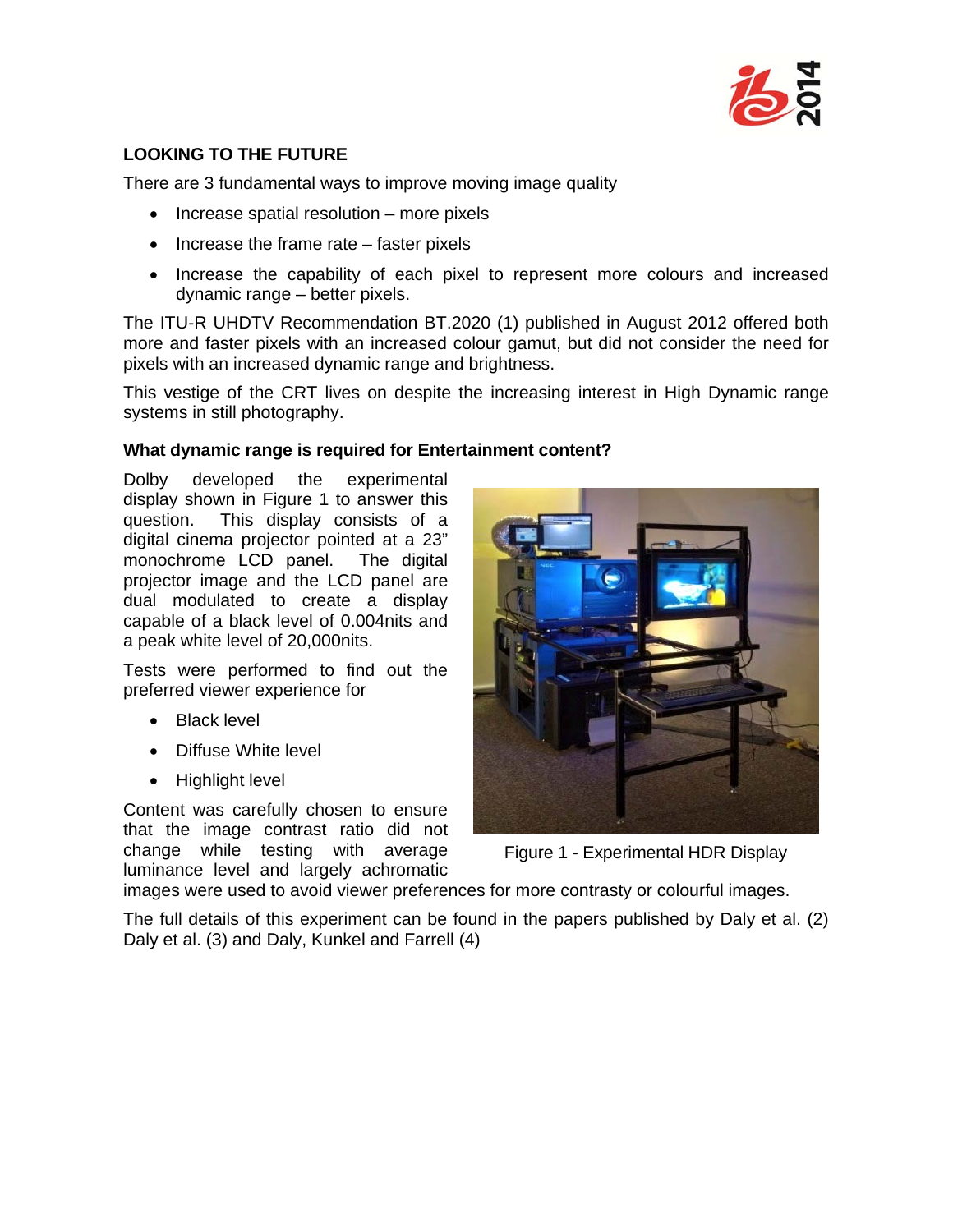



Figure 2 - Summary of Dynamic Range Subjective Tests

From Figure 2, it is evident that the current TV standards are inadequate as regards both dynamic range and brightness, with consumer preferences being orders of magnitude greater than today's television systems can provide.

Since the above results were first published, there have been questions as to whether these diffuse white and highlight levels are equally applicable to larger displays. An additional experiment was performed, with the same stimuli, using a 4 metre screen and a digital cinema projector. In both experiments, the viewer was positioned 3 picture heights from the screen, the results of the later experiment is compared with small screen results in Figure 3.



Figure 3 - Summary of Large Screen Dynamic Range Subjective Tests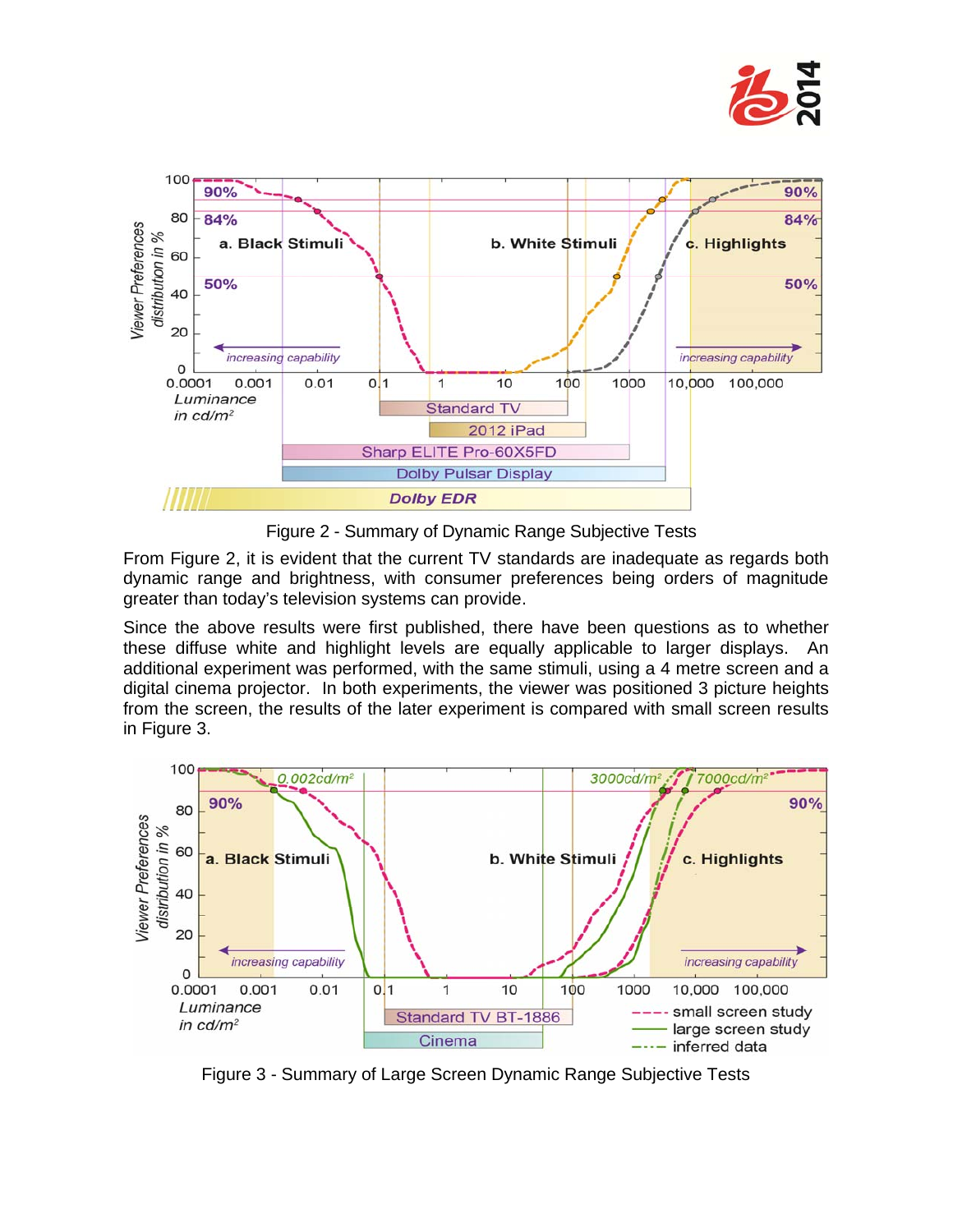

|                      | <b>Luminance level to satisfy 90% of Viewers</b> |                     |
|----------------------|--------------------------------------------------|---------------------|
|                      | Large Screen                                     | <b>Small Screen</b> |
| <b>Black</b>         | 0.002 nits                                       | 0.005 nits          |
|                      | 21 F-stops                                       | 20 F-stops          |
| <b>Diffuse White</b> | 3,000 nits                                       | 4,000 nits          |
|                      | 1 F-stop                                         | 2 F-stops           |
| <b>Highlights</b>    | 7,000 nits                                       | 20,000 nits         |

Table 1 - Summary of Dynamic Range Experiments

Table 1 summarizes these experiments and shows that a dynamic range of 22 F-stops is needed to meet 90% of viewer preferences for both small and large screen applications. One can further conclude that a television system which is capable of delivering content with a dynamic range from 0.001 nits to 10,000nits would satisfy the vast majority of viewers on a range of consumer devices from tablets to very large LCD displays.

## **COMBINING HIGH DYNAMIC RANGE WITH WIDER COLOUR GAMUT**

Recommendation ITU-R BT.2020 (BT.2020) provides next generation standard dynamic range TV systems with a much wider colour gamut than current Recommendation ITU-R BT.709 (BT.709) (5), consequently any new television system must be capable of delivering both wider colour gamut and high dynamic range content.

#### **Colour Volume**

Traditionally we have used the colour "horseshoe" diagram to represent the colour gamut of a television signal such as shown in Figure 4, however for each colour shown there is a corresponding maximum luminance. White is the brightest colour, as television uses an additive colour system.

An alternative representation, which allows both the colour gamut and the dynamic range to be represented, is shown in Figure 5. Figure 5 also shows both today's BT.709 colour space and the new EDR colour space encompassing both the high dynamic range requirement from 0 to 10,000nits and the colour gamut as defined in BT.2020.



Figure 4 - The Colour "Horseshoe"

This representation has the advantage of showing all possible colours at all available luminance levels.

Having now defined the required colour volume needed to satisfy the vast majority of viewers, how can this be represented in a practical television system?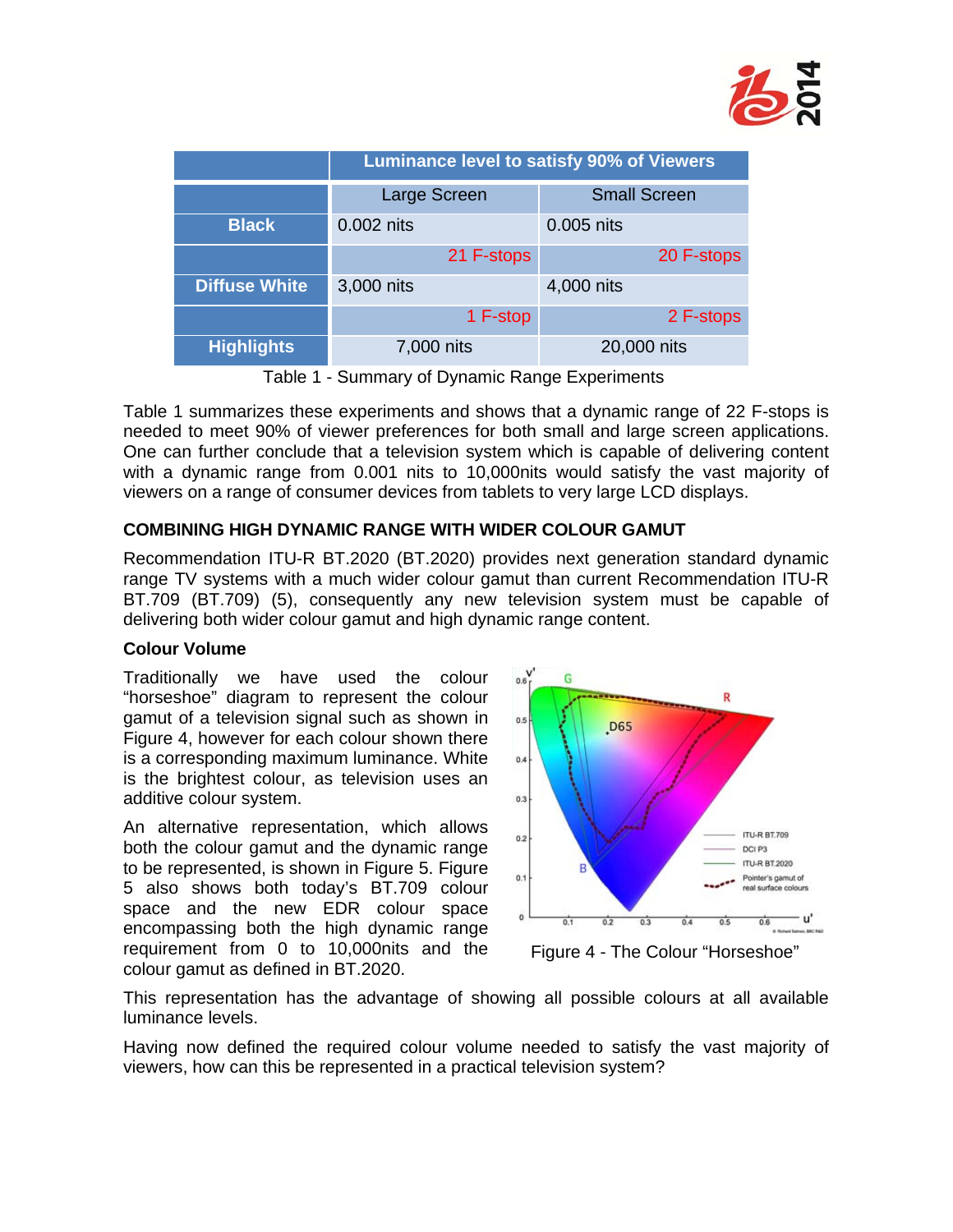



Figure 5 – Colour Volume EDR v. BT709

## **EDR Colour Volume Quantization**

What bit depth is required to accurately represent this EDR colour volume shown in Figure 5? To answer this question requires an investigation into both luminance and chrominance elements.

#### **Luminance Quantization**

Report ITU-R BT.2246-2 (6) makes use of Barten's model for the contrast sensitivity function of the human visual system to ensure that the contouring artefacts in the BT.2020 UHDTV standard are acceptable.

Using the existing Electro-Optical Transfer Function (EOTF) of Gamma 2.4, as defined in Recommendation ITU-R BT.1886 (7), would require a 15bit representation to match the contrast sensitivity or contouring performance of the human visual system as shown in Figure 6.

However, for a luminance range of 10,000 nits, Gamma 2.4 does not accurately match the contrast sensitivity function of the human eye. Gamma wastes bits coding bright areas which are well below the Barten threshold. Alternatively, using a 13bit Log representation wastes bits in the darker regions.

To resolve these issues a new Perceptual Quantizer (PQ) (8) was developed



Figure 6 - Barten's Model over 10,000nit range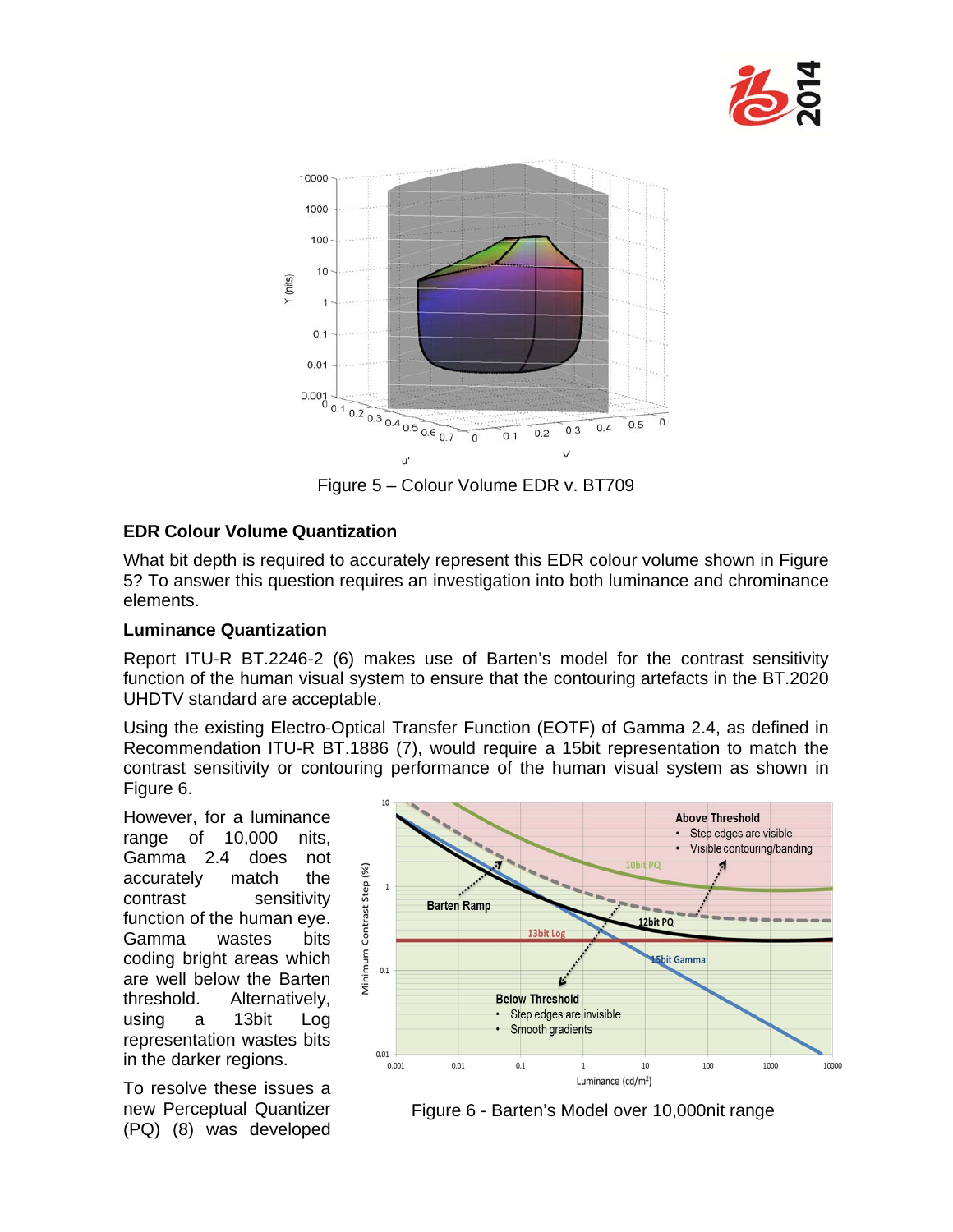

which follows the Barten curve to ensure the optimum use of the bits available. From Figure 6, it can be seen that 12bit PQ is below the visible threshold for contouring artefacts whereas 10bit PQ is above.

#### **Colour Quantization**

Whilst using PQ as the EOTF can provide the solution for monochrome images, an additional metric is required to ensure that colour images are also artefact free. The JND

Cross test, Figure 7, was developed for this purpose.

Each square in Figure 7 represents a block of pixels which have been perturbed by 1 code word away from the grey background. All possible variations of this in RGB result in 26 different colour patches.

If the image looks like a flat grey image, then there is no visible quantization. If some patches are visible, then some contouring or banding is likely.

This test is then performed for multiple different grey levels. The industry accepted metric to judge the visibility of these patches is CIEDE2000 (9) colour difference formula.

Subjective tests by Nezamabadi et al. (10) indicate that for noise free images such as animation, CGI and graphics a DE2000 threshold of ~2.5 is needed to avoid contouring artefacts. When noise is present, this threshold increases to  $~5.$ 

It should also be noted that the DE2000 metric starts to loose accuracy below about 3nits; this corresponds to the point where the human visual system begins to switch between photopic to scotopic vision.

By combining the use of this metric with the JND colour patches allows the quantification of possible colour quantization



Figure 7 - The JND Cross (colours exaggerated)







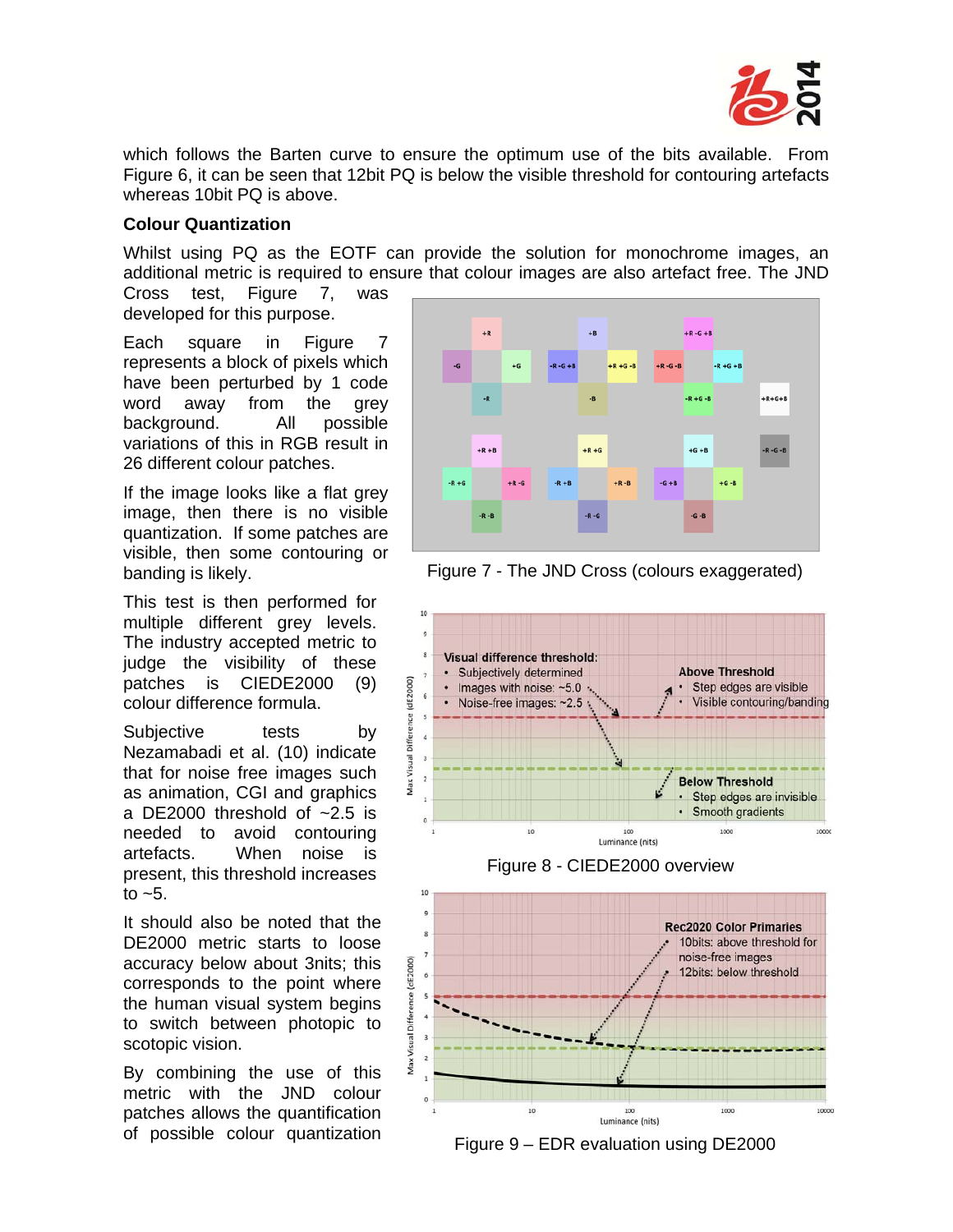

artefacts. The results are shown in Figure 9.

#### **EDR Colour Volume Conclusions**

For noise free EDR images such as animation, CGI or graphics, using 12bit PQ ensures that both monochromatic and colour banding artefacts are below the visible threshold. This matches the MovieLabs specification for next generation content (11).

For captured images that contain some noise, using a 10bit PQ representation is adequate, but care needs to be taken especially with graphics. However, this is an area well understood by broadcasters who daily deal with these issues for today's 8bit BT.709 transmissions.

Based on the above studies, a detailed submission was made in July 2012 by the United States to ITU-R Working Party 6C proposing the PQ EOTF for High Dynamic Range / Wider Colour Gamut images (12). A Rapporteur Group was subsequently set up to examine the options and work in this group is on-going. In parallel with this effort, the PQ EOTF is in the process of being standardized by the Society of Motion Picture and Television Engineers (SMPTE) (8)

#### **GETTING EDR CONTENT TO THE HOME**

Having established the definition for EDR content, how best can this content be transmitted to the home and presented to the viewer?

The following criteria were defined to meet this requirement:

- Single production workflow required for both SDR and EDR content
- Compatibility with existing off-line and real-time infrastructures
- The highest quality images, matching the creative intent, should always be available to the home viewer
- Image quality will increase, in both professional and consumer applications, as display technology evolves, the transmission system must not be the bottleneck
- The transmission system should allow backwards compatibility with today's BT.709 or BT.2020 systems
- Should be independent of any spatial resolution, colour gamut or frame rate
- The EDR transmission system should use industry standard codecs
- A bitrate efficient transmission method is required for EDR
- New EDR TVs must be capable of mapping the transmitted EDR images to the TV display's native colour volume (defined by the display's black level, peak white level, colour temperature and colour primaries) thereby remaining as true as possible to the original creative intent within the confines of the display's capabilities

#### **An end-to-end system overview**

Figure 10 provides an end-to-end architecture / workflow for off-line content creation and distribution which meets the requirements described above.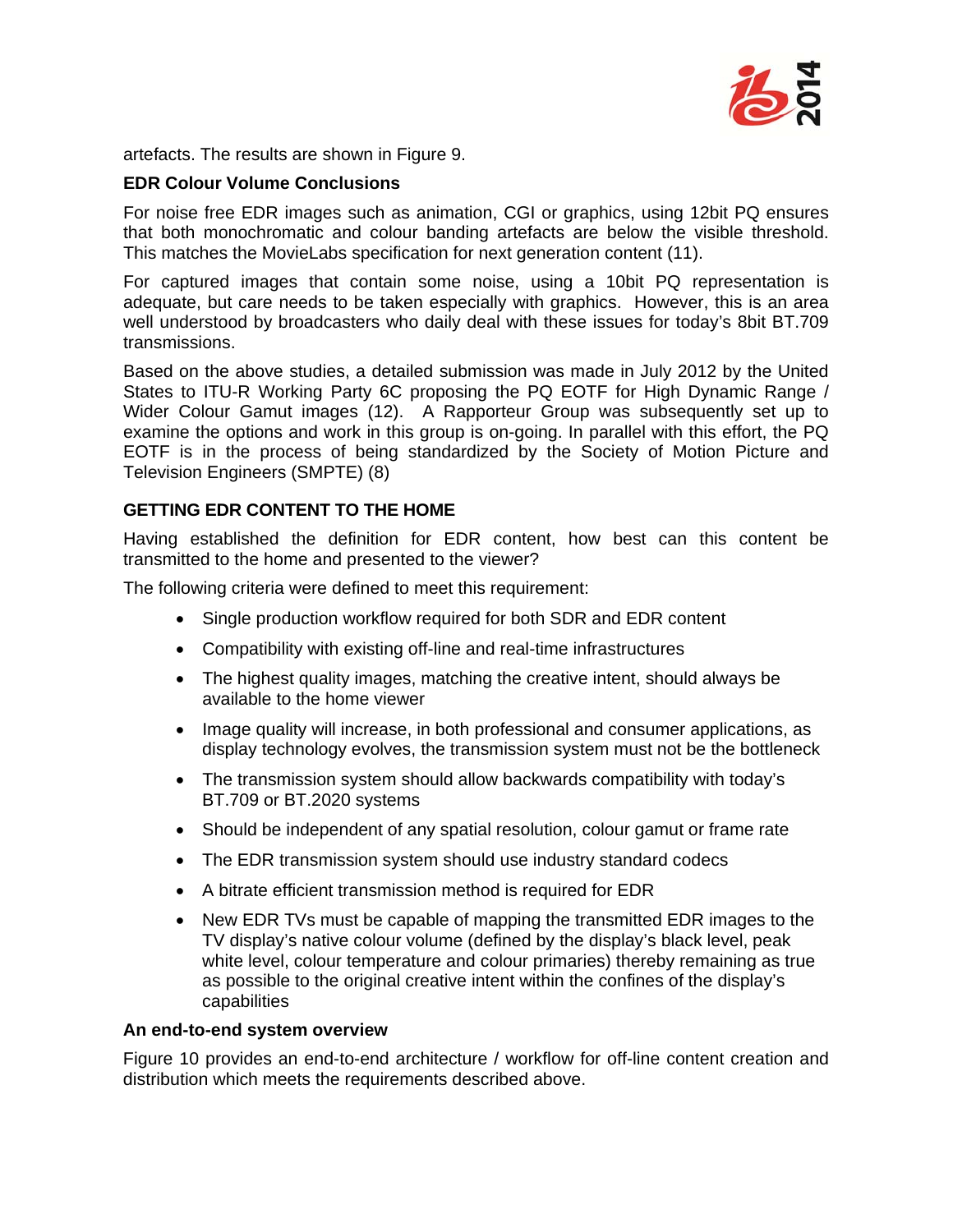



Figure 10 - Off-line EDR System Architecture / Workflow

The ability to create EDR content has been limited, not by today's cameras, but by existing 100nit broadcast reference monitors. The development of the Pulsar monitor, which has a peak brightness of 4000nits with a DCI-P3 colour gamut, plus a set of EDR tools as plugins to commonly used off-line production suites meet the needs of the creative.

In parallel with this process, image metadata is automatically generated and stored along with any creative input. This metadata is used downstream to guide the display management block, based on both automatic and creative input captured during production, in the TV receiver. The definition of this metadata has begun and is now in the process of becoming a SMPTE standard (13).

To meet the practical requirements of backwards compatibility with today's BT.709 and future BT.2020 transmission systems, a dual layer codec architecture has been developed which allows the existing standards to be transmitted as the base layer. An enhancement layer contains the information necessary to recreate the EDR signal. Figure 11 shows a block diagram of this architecture. It is worth noting that this dual layer codec works outside of the coding loop (unlike MVC or SVC, for example) so that no changes are required to either encoders or decoders.



Figure 11 – The EDR Dual Layer Codec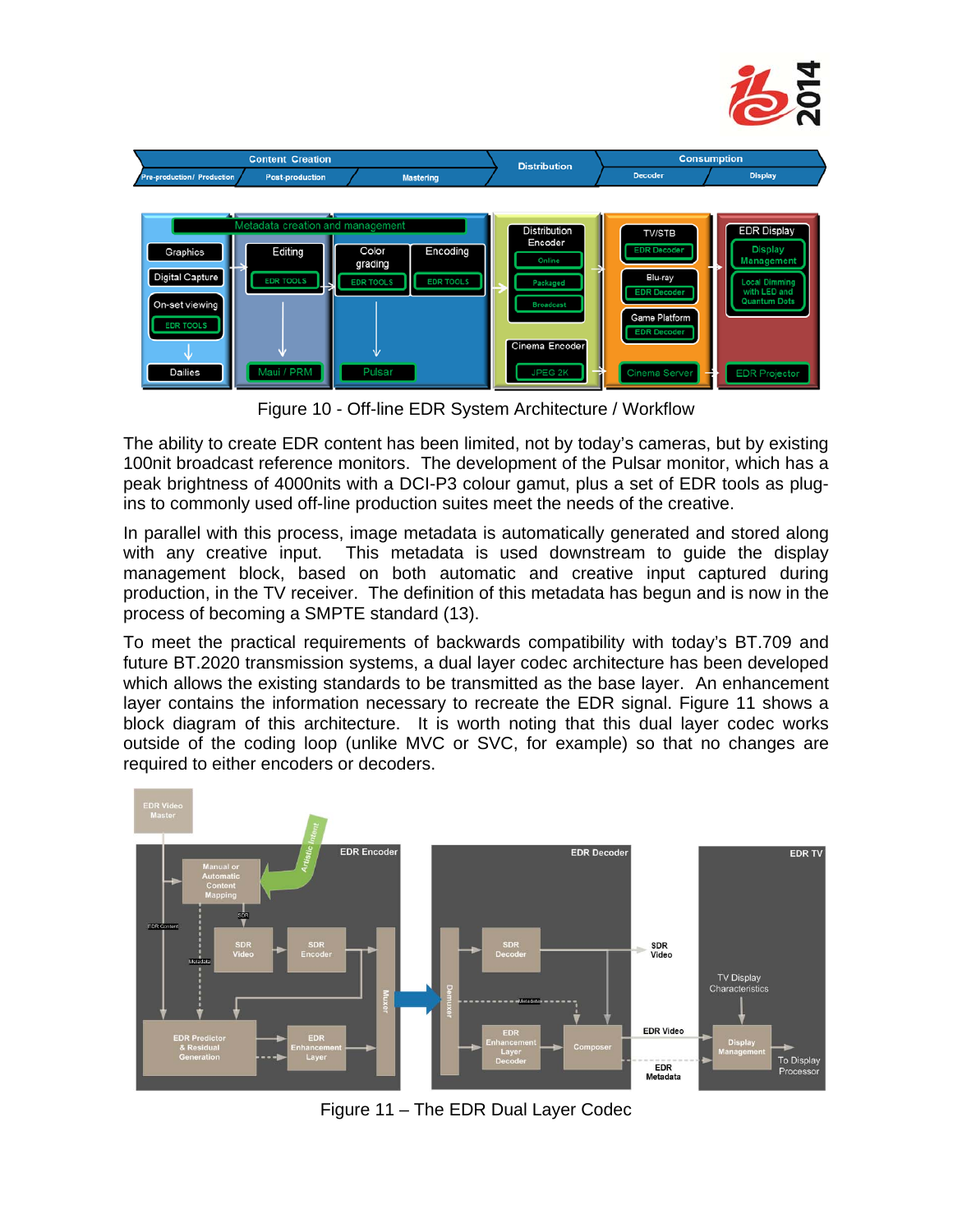

Moreover the dual layer codec as shown in Figure 11 allows for either an 8bit AVC or an 8/10bit HEVC base layer for compatibility with existing services. Similarly the EDR input signal can be either 10bit PQ or 12bit PQ and either will be faithfully reconstructed at the dual decoder output.

Using this dual layer codec also allows existing TVs to receive the base layer standard dynamic range signal, whilst new EDR televisions can receive the EDR signal and adapt the content to match the capabilities of the display. The EDR enhancement layer only increases the bitrate by ~25% compared with the backwards compatible base layer.

The capabilities of the EDR TV will evolve over time as new technologies such as quantum dots allow wider colour primaries and brighter displays. By the use of a combination of television's inherent display characteristics plus the EDR metadata transmitted, the display management function inside the TV is able to optimally adapt the incoming EDR images to match each display's characteristics whilst maintaining the creative intent.

## **CONCLUSION**

This paper outlines the experiments made to determine the image dynamic range required for television and cinematographic entertainment purposes.

Using this information, a series of tests and experiments were performed to determine the baseband bit depth required to ensure that no contouring artefacts would be visible.

In making these tests, the traditional TV gamma 2.4 non-linear curve was proven to be inefficient for high dynamic range images and a new Perceptual Quantizer was designed to match the characteristics of the human visual system.

Both 10 and 12 bit PQ EDR signals can be encoded by the dual layer codec proposed. The SDR base layer can be coded as either 8 or 10 bit depending on the backwards compatibility requirements.

Existing SDR TV receivers will ignore the enhancement layer and display the SDR content as today.

New EDR receivers will decode both base and enhancement layers and combine these together to faithfully reproduce EDR images at either 10 or 12bit PQ depending on the source. The TV receiver will also incorporate a new display management block which maps the content to the evolving characteristics of each display by using the metadata present in the EDR stream.

#### **REFERENCES**

- 1. Recommendation ITU-R BT.2020 "Parameter values for ultra-high definition television systems for production and international programme exchange", August 2012
- 2. S. Daly, T. Kunkel, X. Sun, S. Farrell, and P. Crum (2013) "Preference limits of the visual dynamic range for ultra high quality and aesthetic conveyance" SPIE Electronic Imaging, HVEI, Burlingame, CA, Feb 2013
- 3. Scott Daly, Timo Kunkel, Xing Sun, Suzanne Farrell, and Poppy Crum (2013) "Viewer Preferences for Shadow, Diffuse, Specular, and Emissive Luminance Limits of High Dynamic Range Displays" , SID Display Week, paper 41.1 , Vancouver, Canada.
- 4. Scott Daly, Timo Kunkel, and Suzanne Farrell (2013) "Using Image Dimension Dissection to Study Viewer Preferences of Luminance Range in Displayed Imagery",